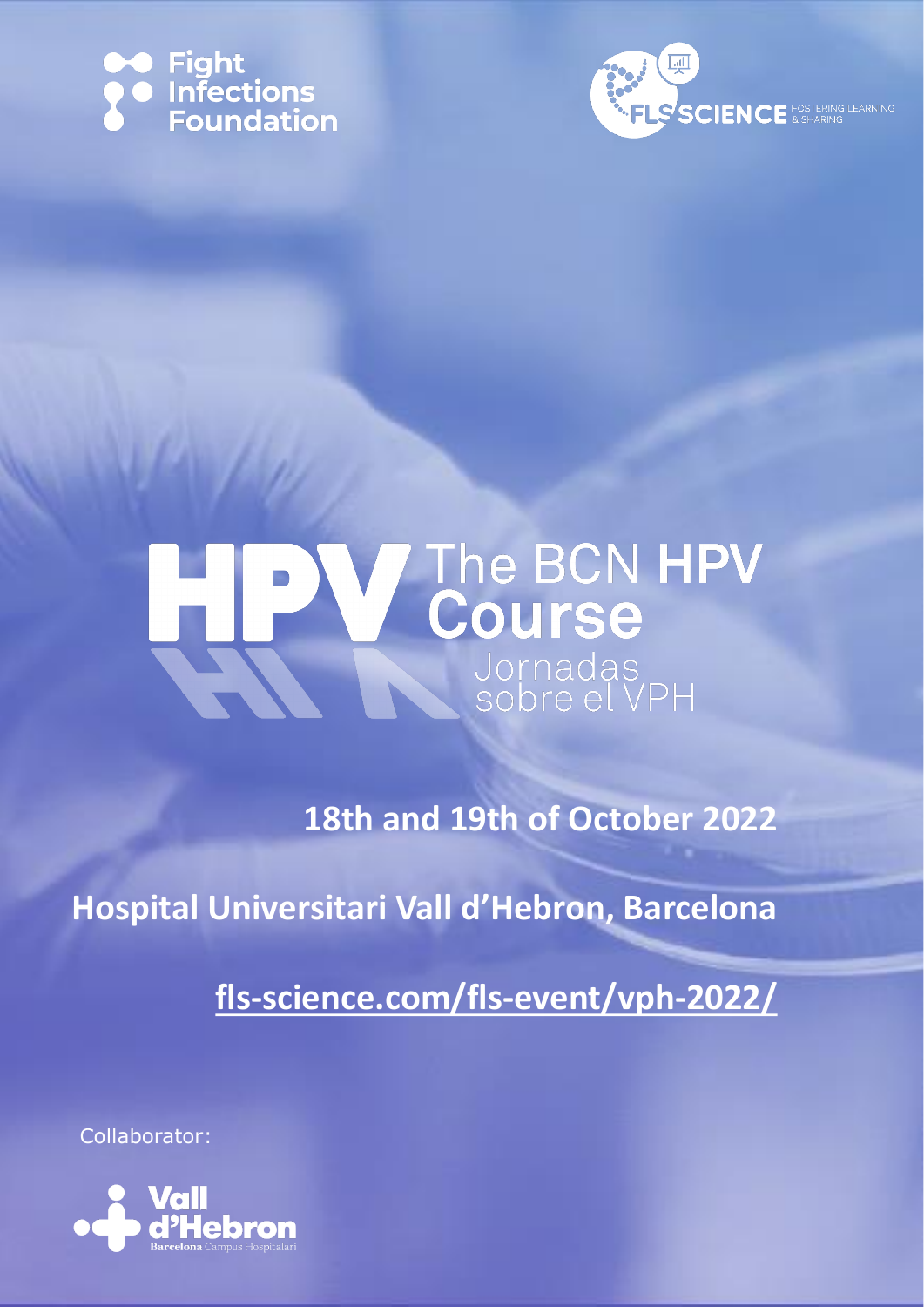

# **Scientific coordinators:**

Adrià Curran, Hospital Universitari Vall d'Hebron Barcelona, Spain

David Parés, Hospital Germans Trias Badalona, Spain

## **Accreditation:**

An application for accreditation by the Comisión de Formación Continuada del Sistema Nacional de Salud and by the Consell Català de la Formació Continuada de les Professions Sanitàries (CCFCPS) will be submitted.

## **Registration:**

Day 1 and 2 - Didactic and Practical Sessions: 250€ (limited places) Register [here](https://www.fls-science.com/fls-event/vph-2022/) to participate and the selected ones will be reached out personally to facilitate the payment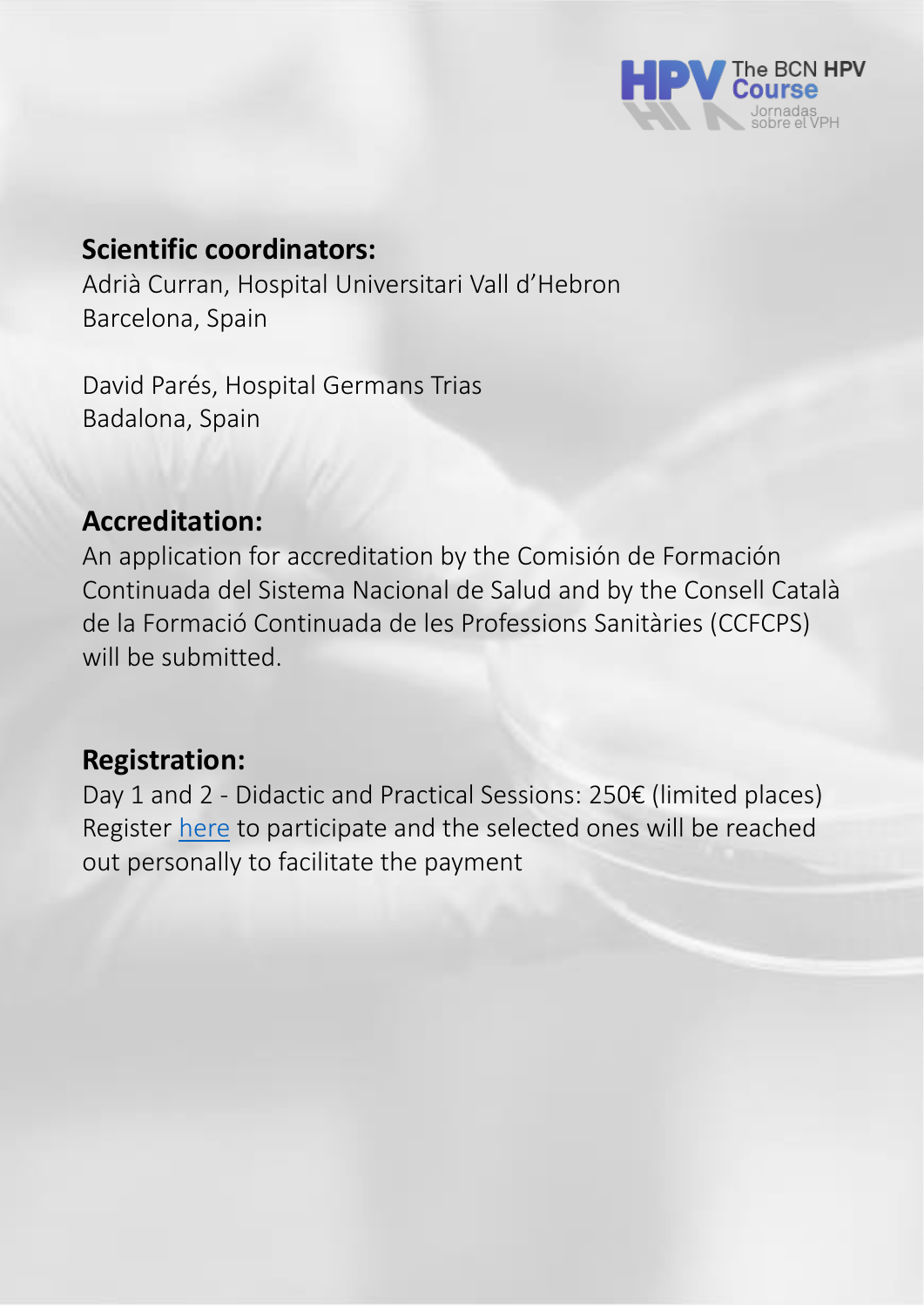#### **DAY 1: 18th October 2022 DIDACTIC AND PRACTICAL SESSIONS**



| Morning Didactic Sessions - Hospital Universitari Vall d'Hebron<br>Afternoon Practical Sessions-Hospital Universitari Vall d'Hebron / Parc Sanitari Pere Virgili |                                                                                       |                                                                                                                                                                                                                        |  |  |
|------------------------------------------------------------------------------------------------------------------------------------------------------------------|---------------------------------------------------------------------------------------|------------------------------------------------------------------------------------------------------------------------------------------------------------------------------------------------------------------------|--|--|
| 09.00                                                                                                                                                            | Welcome                                                                               | <b>Adrià Curran</b><br>Médico adjunto del Servicio de<br>Enfermedades Infecciosas. Hospital<br>Universitari Vall d'Hebron, Barcelona<br><b>David Parés</b><br>Cirujano colorectal. Hospital Germans<br>Trias, Badalona |  |  |
| 09.10<br>11.15                                                                                                                                                   | The epidemiology of HPV infection                                                     | <b>Maria Brotons</b><br>Investigadora. ICO Cancer Epidemiology<br>Research Programme, Barcelona                                                                                                                        |  |  |
|                                                                                                                                                                  | The lab in anal dysplasia: cytology, histology &<br><b>biomarkers</b>                 | <b>Carme Dinarès</b><br>Servicio de Anatomía Patológica.<br>Hospital Universitari Vall d'Hebron,<br><b>Barcelona</b>                                                                                                   |  |  |
|                                                                                                                                                                  | HRA ABC: anatomy, technique, materials & terms                                        | <b>Adrià Curran</b><br>Médico adjunto del Servicio de<br>Enfermedades Infecciosas. Hospital<br>Universitari Vall d'Hebron, Barcelona                                                                                   |  |  |
|                                                                                                                                                                  | <b>Overall discussion</b>                                                             |                                                                                                                                                                                                                        |  |  |
| 11.15-11.45                                                                                                                                                      | <b>Coffee Break</b>                                                                   |                                                                                                                                                                                                                        |  |  |
| 11.45<br>14.00                                                                                                                                                   | HRA of the anus: patterns & lesions                                                   | <b>Boris Revollo</b><br>Médico e investigador en enfermedades<br>infecciosas. Fundació Lluita contra les<br>Infeccions (FLI), Hospital Germans Trias,<br><b>Badalona</b>                                               |  |  |
|                                                                                                                                                                  | HRA of the perianal area: patterns & lesions                                          | <b>Elena Sendagorta</b><br>Servicio de dermatología. Hospital<br>Universitario La Paz, Madrid                                                                                                                          |  |  |
|                                                                                                                                                                  | <b>Anorectal and oral STIs (clinical cases)</b>                                       | <b>Maria Ubals</b><br>Médica interna. FLI, Hospital Germans<br>Trias, Badalona                                                                                                                                         |  |  |
|                                                                                                                                                                  | <b>Overall discussion</b>                                                             |                                                                                                                                                                                                                        |  |  |
| 14.00-15.30                                                                                                                                                      | <b>Lunch break</b>                                                                    |                                                                                                                                                                                                                        |  |  |
| 15.30-18.00                                                                                                                                                      | <b>Practical Sessions</b>                                                             |                                                                                                                                                                                                                        |  |  |
|                                                                                                                                                                  | Group 1 - Adrià Curran                                                                | Group 2 - Joaquín Burgos                                                                                                                                                                                               |  |  |
|                                                                                                                                                                  | - Management of High Resolution Anuscope<br>- Clinical cases (iconography) discussion | Visit to real patients in the Anal Dysplasia<br>Clinic                                                                                                                                                                 |  |  |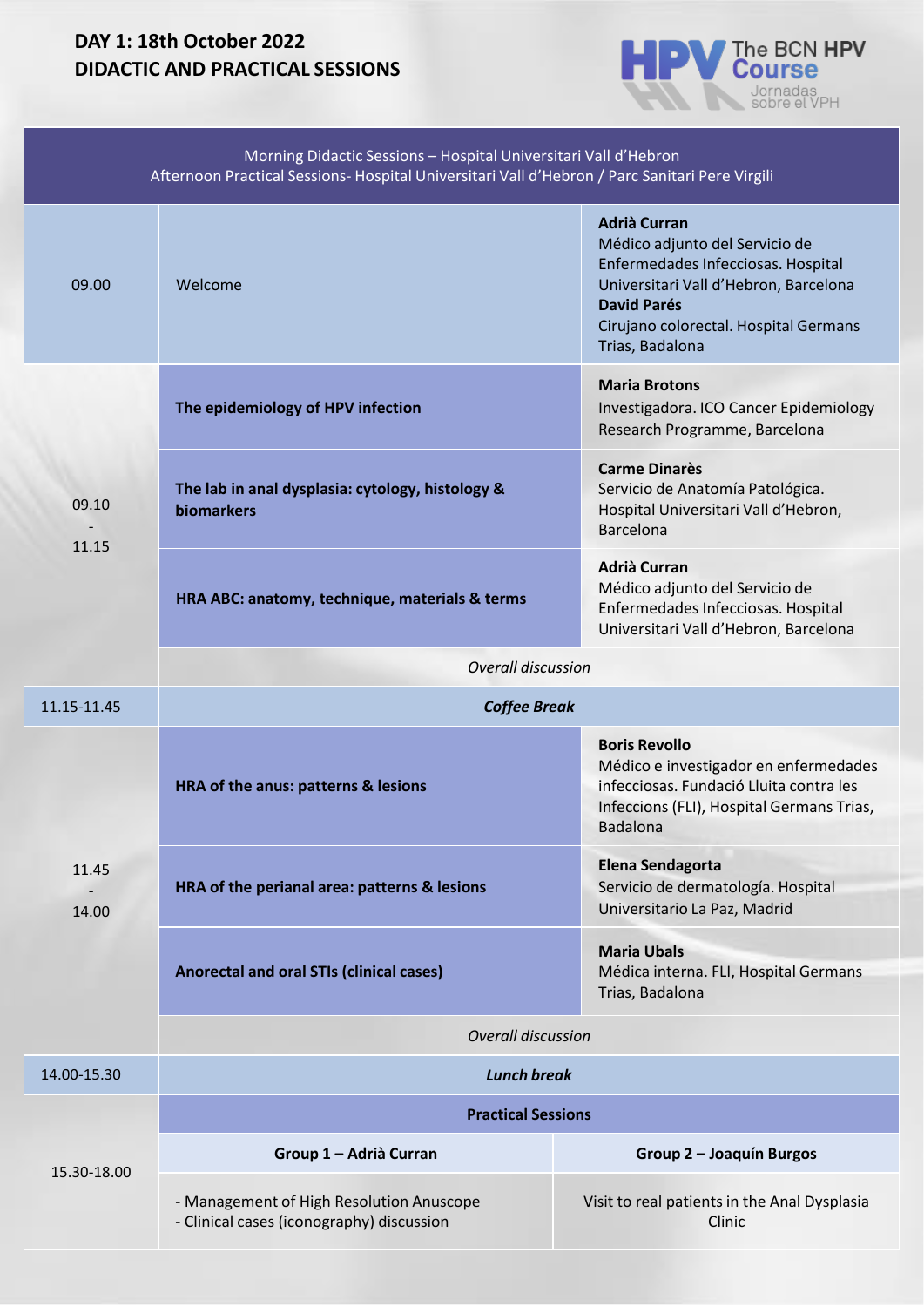### **DAY 2: 19th October 2022 DIDACTIC AND PRACTICAL SESSIONS**



| Morning Didactic Sessions - Hospital Universitari Vall d'Hebron<br>Afternoon Practical Sessions- Hospital Universitari Vall d'Hebron / Parc Sanitari Pere Virgili |                                                                                 |                                                                                                                                                                                                                                                                                                                                                                                                                                                                                                                                                                                                     |  |  |
|-------------------------------------------------------------------------------------------------------------------------------------------------------------------|---------------------------------------------------------------------------------|-----------------------------------------------------------------------------------------------------------------------------------------------------------------------------------------------------------------------------------------------------------------------------------------------------------------------------------------------------------------------------------------------------------------------------------------------------------------------------------------------------------------------------------------------------------------------------------------------------|--|--|
|                                                                                                                                                                   | Non-surgical management of anal/perianal disease                                | <b>Joel Palefsky</b><br>Infectious Disease Specialist. University of<br>California San Francisco School of Medicine<br>(UCSF), USA                                                                                                                                                                                                                                                                                                                                                                                                                                                                  |  |  |
| 09.10<br>11.15                                                                                                                                                    | Surgical management of anal/perianal disease                                    | <b>Francesc Garcia-Cuyàs</b><br>Cirugía General y Digestiva. Hospital Sant<br>Joan de Déu de Barcelona                                                                                                                                                                                                                                                                                                                                                                                                                                                                                              |  |  |
|                                                                                                                                                                   | <b>HPV vaccination in HIV patients</b>                                          | <b>Xavier Martínez</b><br>Medicina preventiva y Salud Pública.<br>Hospital Universitari Vall d'Hebron,<br><b>Barcelona</b>                                                                                                                                                                                                                                                                                                                                                                                                                                                                          |  |  |
| <b>Overall discussion</b>                                                                                                                                         |                                                                                 |                                                                                                                                                                                                                                                                                                                                                                                                                                                                                                                                                                                                     |  |  |
| 11.15-11.45                                                                                                                                                       | <b>Coffee Break</b>                                                             |                                                                                                                                                                                                                                                                                                                                                                                                                                                                                                                                                                                                     |  |  |
|                                                                                                                                                                   | HPV specific data of the anal canal in women                                    | <b>Cristina Centeno</b><br>Ginecóloga. Hospital Universitari Vall<br>d'Hebron, Barcelona                                                                                                                                                                                                                                                                                                                                                                                                                                                                                                            |  |  |
|                                                                                                                                                                   | Follow-up algorithms: what to do with the results                               | <b>Jorge García</b><br>Médico adjunto del Servicio de<br>Enfermedades Infecciosas. Hospital<br>Universitari Vall d'Hebron, Barcelona                                                                                                                                                                                                                                                                                                                                                                                                                                                                |  |  |
|                                                                                                                                                                   | Evidence for setting up a screening program and<br>how to start your own clinic | <b>Guillem Sirera</b><br>Médico especialista del Servicio de<br>Medicina Interna. FLI, Hospital Germans<br>Trias, Badalona                                                                                                                                                                                                                                                                                                                                                                                                                                                                          |  |  |
|                                                                                                                                                                   | <b>Overall discussion</b>                                                       |                                                                                                                                                                                                                                                                                                                                                                                                                                                                                                                                                                                                     |  |  |
| 11.45<br>14.00                                                                                                                                                    | <b>Challenging clinical cases discussion</b>                                    | All experts:<br><b>Joel Palefsky</b><br>UCSF, USA<br><b>Francesc Garcia-Cuyàs</b><br>Hospital Sant Joan de Déu de Barcelona<br><b>Xavier Martínez</b><br>Hospital Universitari Vall d'Hebron,<br><b>Barcelona</b><br><b>Cristina Centeno</b><br>Hospital Universitari Vall d'Hebron,<br><b>Barcelona</b><br>Jorge García<br>Hospital Universitari Vall d'Hebron,<br><b>Barcelona</b><br><b>Guillem Sirera</b><br>FLI, Hospital Germans Trias, Badalona<br><b>Adrià Curran</b><br>Hospital Universitari Vall d'Hebron,<br><b>Barcelona</b><br><b>David Parés</b><br>Hospital Germans Trias, Badalona |  |  |